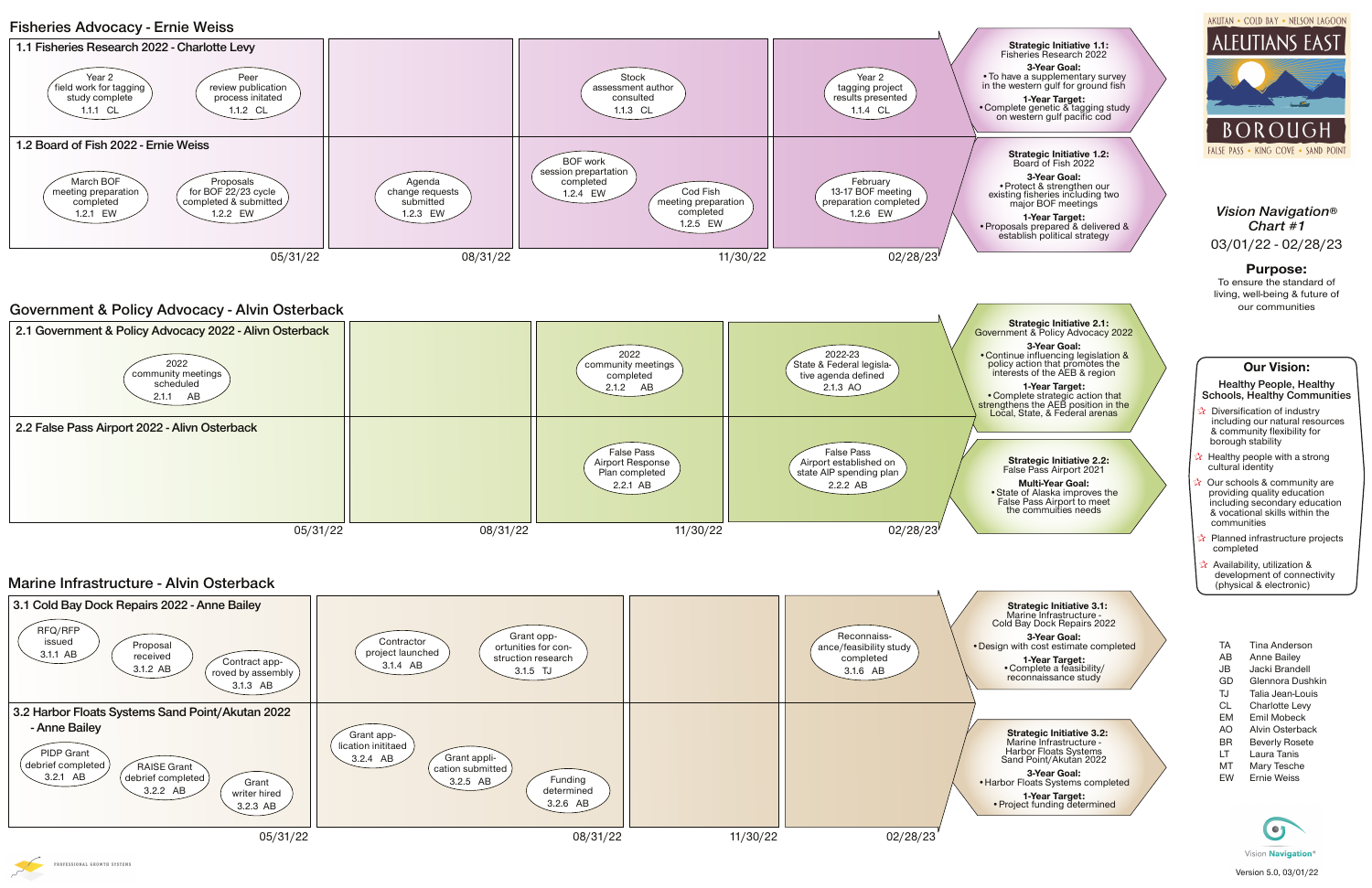# **Nelson Lagoon Apartment 2022 - Anne Bailey**

 **Strategic Initiative 5.1:** Borough Property Management - Nelson Lagoon Apartment 2022

**1-Year Target:** •Remove Nelson Lagoon Apartment as a Borough asset

# **Deferred Maintenance 2022 - Anne Bailey**

**Strategic Initiative 4.2:**

#### **3-Year Goal:** • Continue to explore alternative uses & industries for our natural resources. Establish a minimum of one alternative mariculture operation in the borough.



**1-Year Target:** • Establish a Kelp Pilot farm & identify another potential revenue stream

> **1-Year Target:** •Grant application submitted

AKUTAN . COLD BAY . NELSON LAGOON





 **Strategic Initiative 4.1: Diversification of Natural** Resources 2022



- **b** Diversification of industry including our natural resources & community flexibility for borough stability
- **A** Healthy people with a strong cultural identity
- Our schools & community are providing quality education including secondary education & vocational skills within the communities
- Planned infrastructure projects completed
- Availability, utilization & development of connectivity (physical & electronic)

**Diversification of Natural Resources 2022 - Charlotte Levy**



### **Our Vision:**



**Healthy People, Healthy Schools, Healthy Communities**

*Vision Navigation® Chart #2* 03/01/22 - 02/28/23

#### **Purpose:**

To ensure the standard of living, well-being & future of our communities



- TA Tina Anderson AB Anne Bailey JB Jacki Brandell GD Glennora Dushkin TJ Talia Jean-Louis CL Charlotte Levy EM Emil Mobeck AO Alvin Osterback BR Beverly Rosete LT Laura Tanis MT Mary Tesche
- EW Ernie Weiss